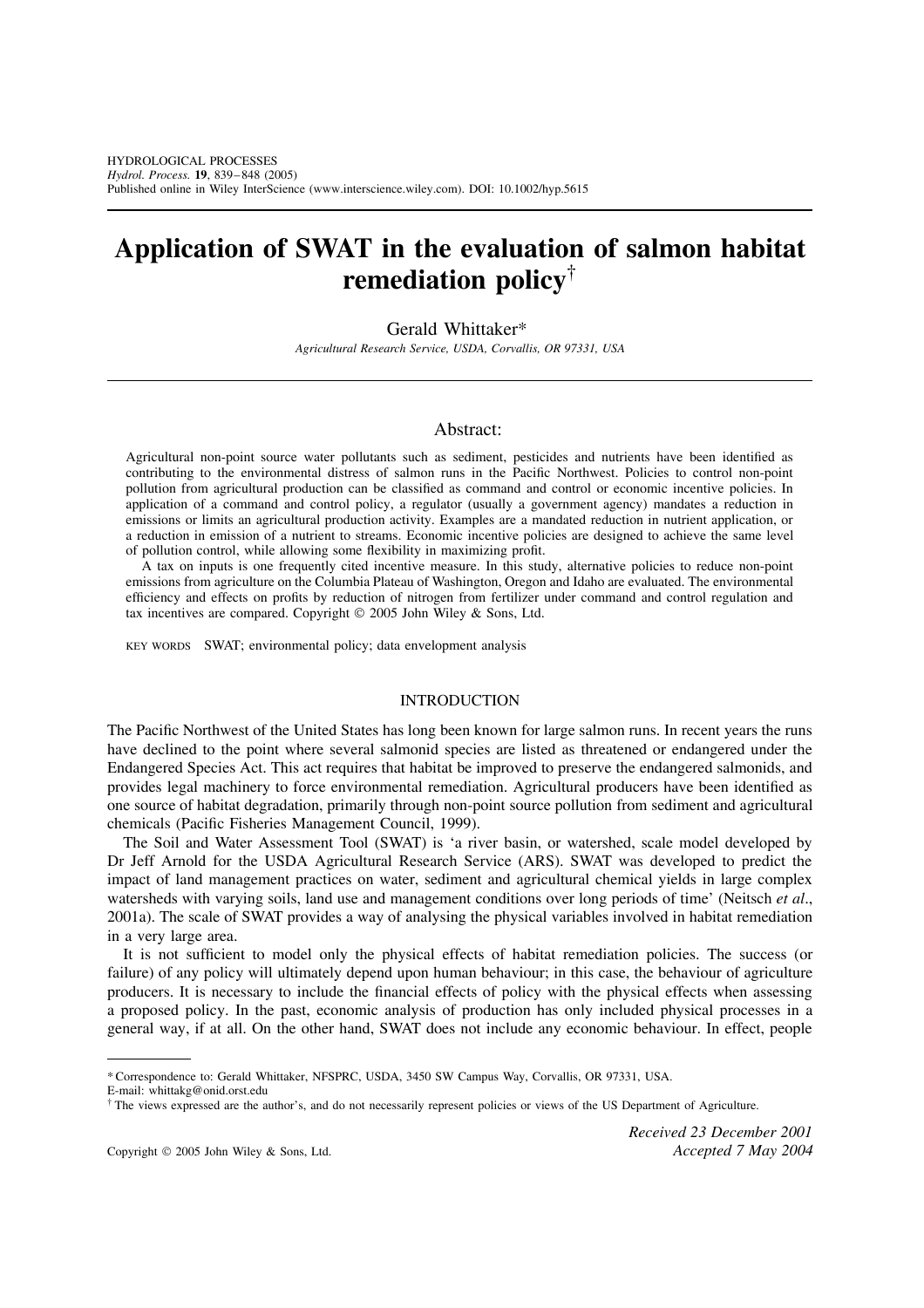and their choices are exogenous to SWAT. The goal of this study was to link human behaviour (economics) to SWAT in order to analyse environmental policy.

## INTEGRATION OF SWAT WITH ECONOMIC MODELS

#### *Earlier integrated model studies*

Srinivasan and Arnold (1994) categorize physical process models using three criteria: (a) non-spatially distributed or spatially distributed (e.g., areas with different physical characteristics can be modelled simultaneously with physical links, such as streams, among them); (b) single event or continuous time; and (c) field scale or watershed/basin-wide. Spatially distributed, continuous time, watershed/basin-wide models are the most general, and therefore the most useful category of model for regional or national analysis of policy. The data for this type of model are usually aggregated at the watershed level based on densely sampled grids (e.g. raster maps). However, very little economic data is collected on a watershed or grid basis. In this paper, we present a methodology to link data sets and models at any watershed or grid level of aggregation.

Many previous studies linking biophysical and economic models use field-scale models such as EPIC (Williams *et al*., 1990). The most common strategy in these studies is to construct a 'representative farm' based on cross-tabulated physical data on soil texture, slope, precipitation and crops. For example, a representative farm might be 200 acres growing pasture on sandy loam with a slope of 1%. The corresponding data needed for economic modelling of the representative farm, chiefly input and output prices and quantities, have been obtained using a variety of methods. Some examples include the use of extension service budgets (McCarl *et al*., 1999), state (Huang *et al*., 1996) or regional (Taylor *et al*., 1992; Mapp *et al*., 1994) estimates of production budgets, and estimated production functions based on a physical model with regional prices (Johnson *et al*., 1991; Larson *et al*., 1996). The spatially distributed, continuous time, watershed/basin-wide model SWAT (Arnold *et al*., 1994) has been linked to economic behaviour using a budget generator to produce the required data for each watershed analysed (Qiu and Prato, 1999).

The SWAT model contains representations of many physical processes, but requires human intervention to select parameters. For evaluation of policy, the parameters associated with agricultural practices are particularly relevant. Consider the analysis of nutrient application. In the simplest case, the human running SWAT will choose different levels of fertilizer application. These choices will be based on different scenarios derived from enterprise budgets (Prato *et al*., 1996), surveys of actual practice, legislative goals, or any number of considerations that a farm operator or policy-maker might use in the application decision. The approach taken in this study is to model a farm operator, and link the farm operator model to SWAT in such a way that this model chooses the parameters for SWAT in response to policies imposed by some administrative unit of the state.

#### *Data envelopment analysis*

In order to model the behaviour of a farm operator, it was assumed that the operator had a single goal, to maximize profits. The task is then to specify a model that adequately represents the technology which the operator uses, and optimize profits given that technology. The class of models selected for use in this study is based on using a linear program to calculate the maximum output possible using a particular technology. This calculation establishes a production frontier, which can used with input and output prices to calculate the maximum profit attainable by a producer. The method in effect constructs a linear piecewise bound over the data, and is generally referred to as data envelopment analysis (DEA) (see Färe *et al.*, 1985, 1994 for more details).

More formally, in a data set there are  $k = 1, \ldots, K$  observations of farms. Each farm uses  $x =$  $(x_1, \ldots, X_M) \in \mathbb{R}_+^M$  inputs to produce  $u = (u_1, \ldots, u_N) \in \mathbb{R}_+^N$  outputs. The observed inputs  $x^k = (x^k, \ldots, x_M^k)$ and the observed outputs  $u^k = (u_1^k, \ldots, u_N^k)$  are used together with the intensity variables  $z^k \geq 0, k = 1, \ldots, K$ ,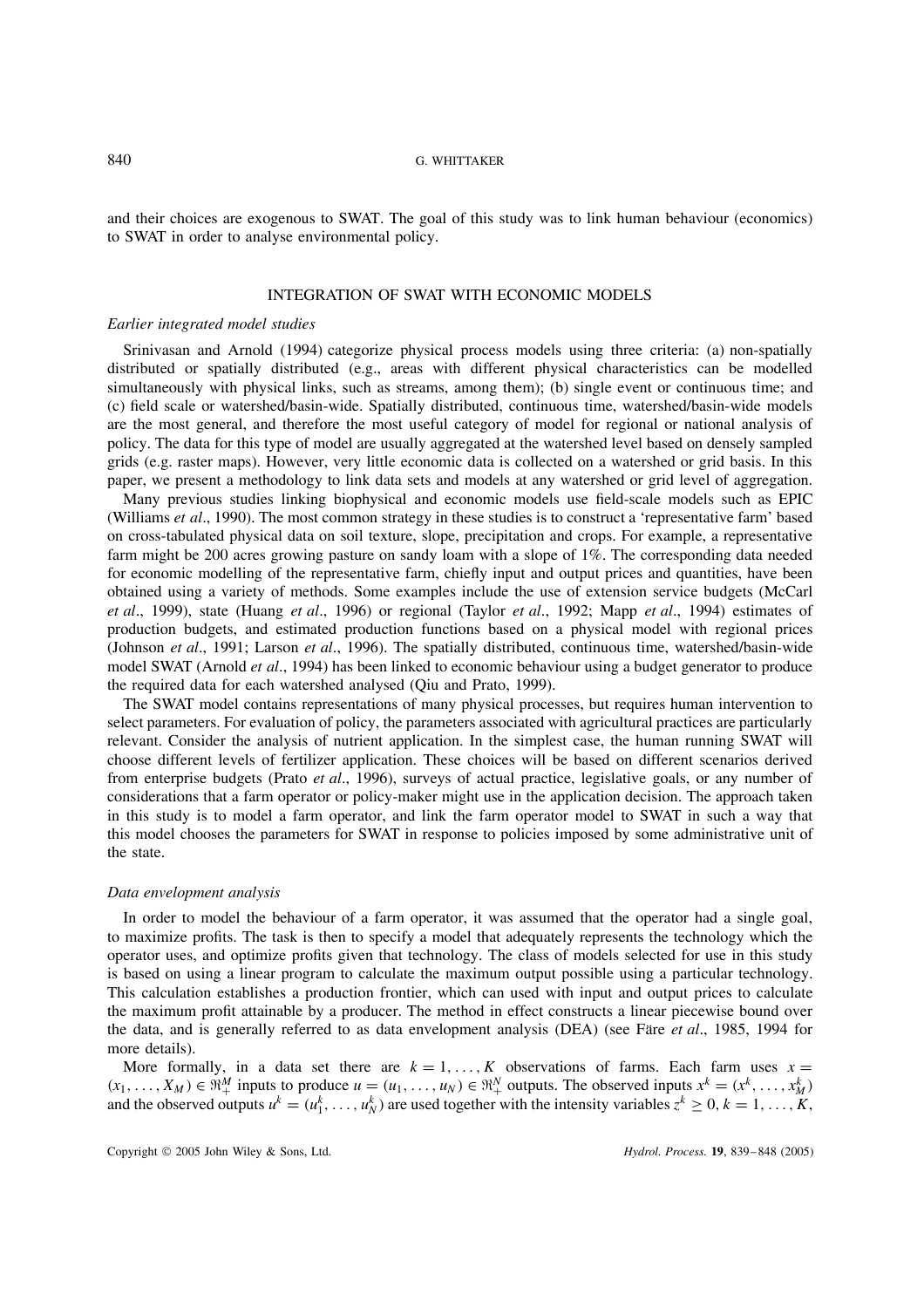to form the reference technologies. Here we do not constrain the farms with respect to their profit, i.e., profit may be positive or negative. This condition may be modelled by constraining the intensity variables to sum up to one. Our basic model is then

$$
T = \begin{cases} (x, u) : u_n \le \sum_{k=1}^{K} z^k u_n^k, & n = 1, ..., N \end{cases}
$$
 (1a)

$$
x_m \ge \sum_{k=1}^K z^k x_m^k, \qquad n = 1, \dots, M
$$
 (1b)

$$
\sum_{k=1}^{K} z_k = 1, \quad z_n \ge 0
$$
 (1c)

Denote input prices by  $p^k \in \mathbb{R}_+^M$  and output prices by  $r^k \in \mathbb{R}_+^N$ . Then the profit of farm k can be computed as the solution to the following linear programming problem:

$$
\pi(r^k, p^k) = \max \sum_{n=1}^N r_n^k u_n - \sum_{m=1}^M p_m^k x_m \tag{2a}
$$

s.t. 
$$
\sum_{k=1}^{K} z^{k} u_{n}^{k} \geq u_{n}, \qquad n = 1, ..., N
$$
 (2b)

$$
\sum_{k=1}^{K} z^k x_m^k \le x_m, \qquad m = 1, \dots, M
$$
 (2c)

$$
\sum_{k=1}^{K} z^k = 1
$$
\n(2d)

$$
z_k \geq 0, \qquad k = 1, \dots, K \qquad (2e)
$$

## *Policy constraints*

Salmon remediation policy in the Northwest United States is primarily concerned with water quality. In particular, nutrients and sediment from agricultural activities are seen as damaging to salmon and salmon habitat (Pacific Fisheries Management Council, 1999).

Major policy instruments for controlling agricultural non-point source pollutants generally fall into two categories. Command and control policies, such as an upper limit on chemical use or a restriction on management practices, make up one category of policy. The second category includes economic incentive policies. These may include pollution permit trading, 'green taxes' on inputs, and cost sharing between government and producers on implementation of environmentally beneficial management practices. To demonstrate the use of SWAT in analysis of alternative policies, a command and control policy and an input ('green') tax were selected for comparison.

Nitrogen fertilizer entering streams is considered to present a hazard to salmon. In particular, nutrient loading is thought to be responsible for 'increased primary and secondary production, possible oxygen depletion during extreme algal blooms, lower survival and productivity, increased eutrophication rate of standing waters, certain nutrients (e.g., non-ionized ammonia, some metals) possibly toxic to eggs and juveniles at high concentrations' (Pacific Fisheries Management Council, 1999). One method to deal with nutrient loading from agricultural application of nitrogen is to restrict the amount which may be applied, a simple command and control policy.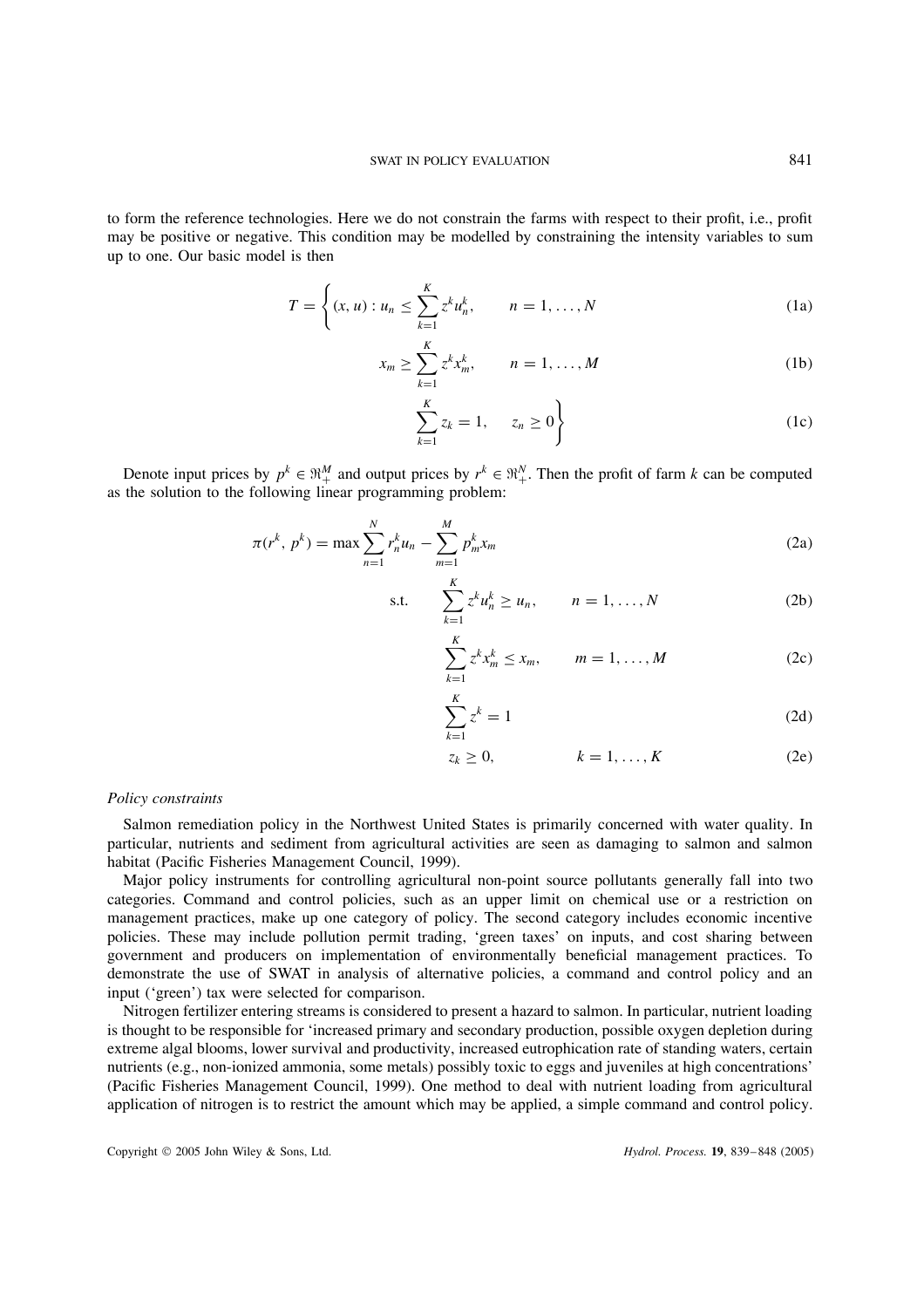842 G. WHITTAKER

In this case the model (2) will be changed to reflect the quantity restrictions, and the technology is the following (fertilizer is defined as input  $M$ , the restricted input):

$$
T(c_m) = \begin{cases} (x, u) : u_n \le \sum_{k=1}^K z^k u_n^k, & n = 1, ..., N \end{cases}
$$
 (3a)

$$
x_m \le \sum_{k=1}^K z^k x_m^k, \qquad m = 1, \dots, M-1
$$
 (3b)

$$
C_M \le \sum_{k=1}^K z^k x_M^k \tag{3c}
$$

$$
C_M = c_M \, \arccos_k \tag{3d}
$$

$$
\left\{\sum_{k=1}^{K} z_k \le 1\right\} \tag{3e}
$$

where  $c_M$  is the per acre restriction of the Mth input and acres<sub>k</sub> is the number of acres to which the Mth input is applied by the kth farm.

One of the simplest approaches to nutrient application control through economic incentive is a tax on the purchase of nutrients. This type of incentive is attractive because it is relatively inexpensive to implement and monitor. Some of these so-called 'green taxes' have been implemented, and experience is accumulating in their use (Brännland and Gren, 1999). To apply an input tax on the  $M$ th input (fertilizer), the objective function (1) becomes

$$
\pi(r, p, tax) = \max \sum_{n=1}^{N} r_n u_n - \sum_{m=1}^{M-1} p_m x_m - x_M (p_M + tax)
$$
\n(4)

where *tax* is the tax rate. Taxes on multiple inputs are represented by additional terms in the objective function, and the profit maximization problem with taxes is

$$
\pi(r, p, tax) = \max \sum_{n=1}^{N} r_n u_n - \sum_{m=1}^{M-1} p_m x_m - x_M (p_M + tax)
$$
(5)  
s.t.  $(x, u) \in T$ 

Many more complicated environmental remediation schemes may be represented by adding additional constraints. The two alternatives presented here show the important features of the basic model specification. In the application of this model, the amount of inputs that will maximize profits are chosen by maximizing profit under policy constraints. These amounts are then used in SWAT to assess the environmental efficiency of the policy under consideration.

# *Links to SWAT*

The two policy examples above both relate to reduction of nutrient application. The economic model specified there is used to calculate the amount of nutrient that will maximize profits under the example policies. The critical piece of the analysis which SWAT provides are estimates of the environmental effects of the different policies. In principle, SWAT is relatively simple to integrate with the economic model. One simply takes the optimized choice variables from the DEA model and uses them as inputs to SWAT. It is a critical concept that the inputs to SWAT are taken from the constrained optimization. Inputs to SWAT from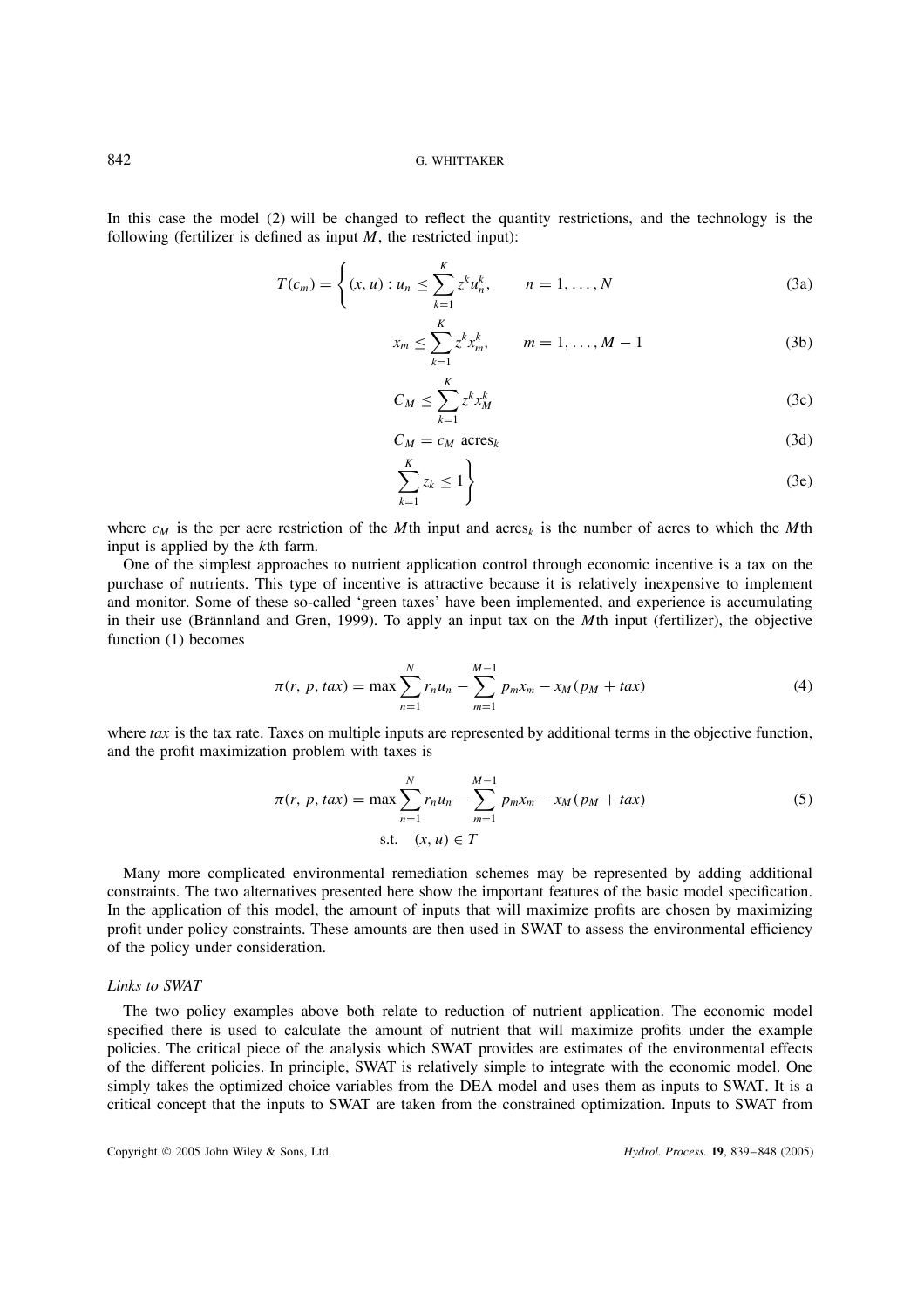other sources will not reflect policies and prices facing a producer; in effect there are no people in the model without this output/input link between economic and physical models.

With the large array of input and management variables that it contains, the optimum inputs chosen by the economic model are easily substituted as management inputs to SWAT. For the two agricultural non-point nutrient reduction policy examples above, fertilizer application from the final optimization is substituted in the management file for each sub-basin. A FORTRAN program was used to rewrite the management files (.mgt) with values calculated in the DEA analysis.

The key linkage between an economic model and SWAT is to force SWAT to produce the output (yield) calculated from the economic model. This yield, in effect, represents all the trade-offs among input prices, output prices, the available technology and policy restrictions. In SWAT management files (.mgt) the yield can be controlled through the use of the biomass override variables BIO TARG and HITAR. BIO TARG (biomass target) specifies the total biomass that the plant will produce each year. SWAT then adjusts the daily increment of biomass change to match the specification using the following equation (Neitsch *et al*., 2001a):

$$
\Delta bio_{act} = \Delta bio_i \cdot \frac{(bio_{trg} - bio_{i-1})}{bio_{trg}}
$$

where  $\Delta bio_{act}$  is the actual increase in biomass on day i,  $\Delta bio_i$  is the SWAT calculated potential biomass increase on day *i*,  $bio_{trg}$  is the user-specified total biomass at harvest, and  $bio_{i-1}$  is the accumulated biomass on day  $i - 1$ .

The variable HITAR allows the user to specify the harvest index target, where the harvest index is defined to be 'the fraction of the above-ground plant dry biomass removed as dry economic yield' (Neitsch *et al*., 2001a). The relation of harvest index and biomass at harvest is known for many plants. It is therefore a simple matter to calculate the variables HITAR and BIO TARG necessary to force SWAT to simulate the yields calculated from the economic model.

SWAT users are warned (Neitsch *et al*., 2001b) that the use of HITAR and BIO TARG is not appropriate where 'you are studying the effect of management practices on yields or you want the biomass to vary in response to different weather conditions'. Where the SWAT model is used alone, this is true. In this study, the use of SWAT with DEA models in fact allows the study of the effect of management practices on yields in a much richer way than is possible with either model alone, since the economic factors driving those practices are explicitly considered.

# APPLICATION TO COLUMBIA PLATEAU

The Columbia Plateau forms the largest hydrologic unit in the Pacific Northwest. The area supports a large proportion of the agricultural production of the Pacific Northwest, and the effects of this production on salmon habitat continue to be of concern to many stakeholders. There is a large acreage of wheat and barley production on the plateau. This production lends itself to less complicated modelling because there are a small number of inputs to production, and an annual harvest operation (i.e., it is not necessary to model a multi-year production cycle). Therefore farms on the Columbia Plateau with wheat or barley or both, but with no cattle, were chosen as the production technology for this study.

## *Physical data*

From the US Geological Survey (USGS), digital elevation models (DEMs, records of terrain elevations for ground positions at regularly spaced horizontal intervals), hydrologic unit maps of the United States (which show the boundaries of river basins) and land use/land cover raster maps were used as the primary inputs to SWAT.

Soil data for input to SWAT was taken from the STATSGO data set. STATSGO is a digital general soil association map developed by the National Cooperative Soil Survey and distributed by the Natural Resources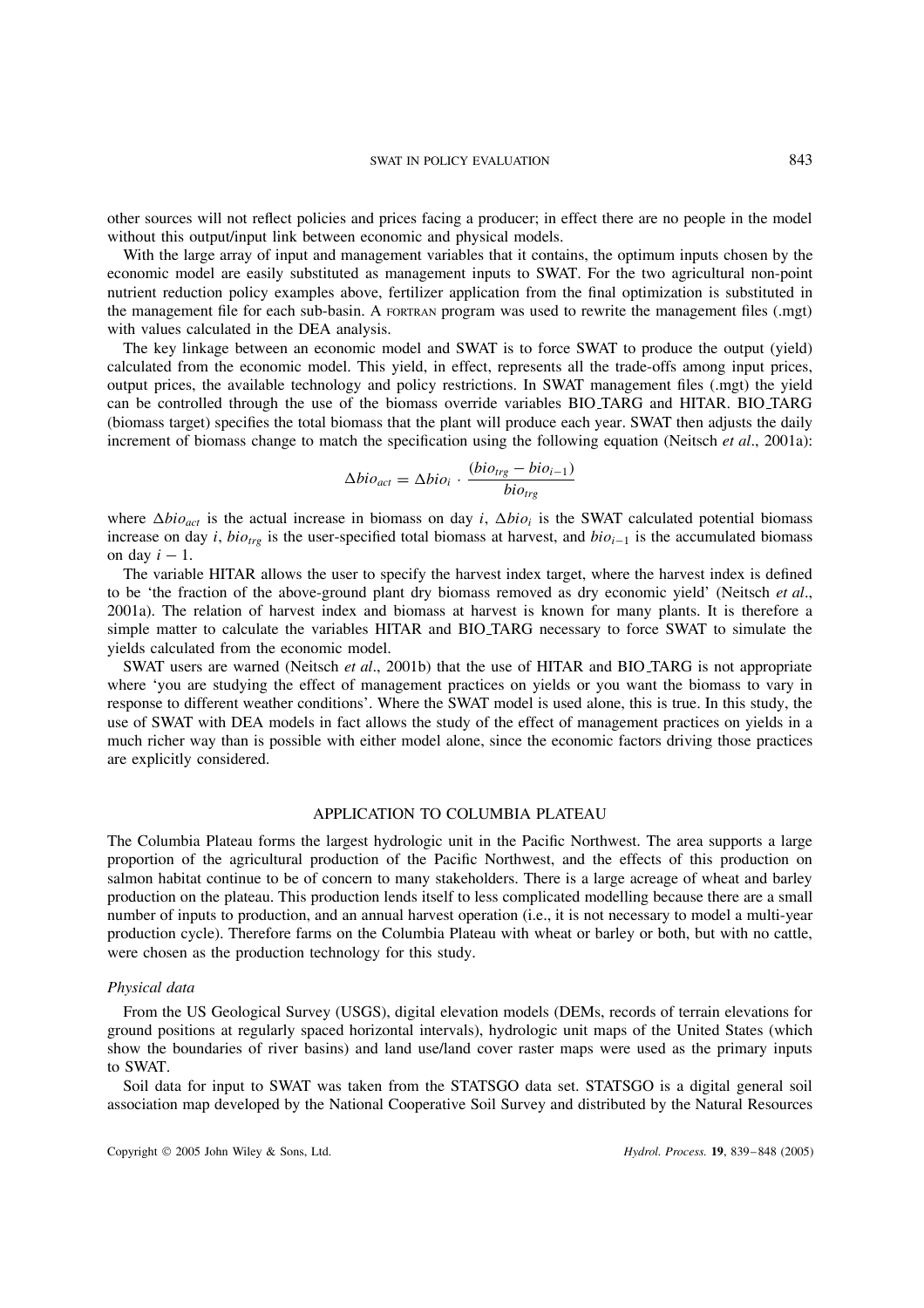## 844 G. WHITTAKER

Conservation Service, USDA on their website. It consists of a broad-based inventory of soils and non-soil areas that occur in a repeatable pattern on the landscape.

## *Economic data*

Economic data on farm operation was obtained from the 1994 Farm Costs and Returns Survey (FCRS), a survey jointly administered by the National Agricultural Statistics Service (NASS) and the Economic Research Service (ERS) in the US Department of Agriculture. The FCRS sample is drawn without replacement from stratified area and list frames of farm operations. Several thousand usable questionnaires with over 300 variables are received each year. The variables used in this study included yields, acres harvested and quantities used of labour, machinery, seed, gas and oil, insurance and fertilizer. Where expenditures were not available, state-level prices from NASS price summaries were used.

# *Modelling procedure*

As specified above, a command and control policy was modelled and compared with an economic incentive policy. In economic theory, the best environmental policy is to set the marginal cost of pollution abatement equal to the marginal social value of pollution abatement. This 'first best' policy is difficult to specify, not least because there is no consensus on measurement of social value. In addition, monitoring of non-point source pollution would be required for each producer. A tax on an input or on the emissions is a commonly discussed 'second best' policy for pollution abatement. A tax on an input has much lower transaction costs in its application than an emissions tax, since no monitoring is required. The input tax was chosen for this study as one of the most practicable economic incentive policies to be considered as an alternative to a command and control policy.

The demand for nitrogen fertilizer is inelastic, and a 300% tax was required before every farm in the sample reduced fertilizer application. 'Inelastic' in the economic sense means that a small change in the rate of fertilizer application has a large effect on crop yields, and a farmer is therefore able to pay a high price



Figure 1. Comparison of estimated probability density functions of observed annual water yield (dashed line) for the entire basin with predicted water yield using SWAT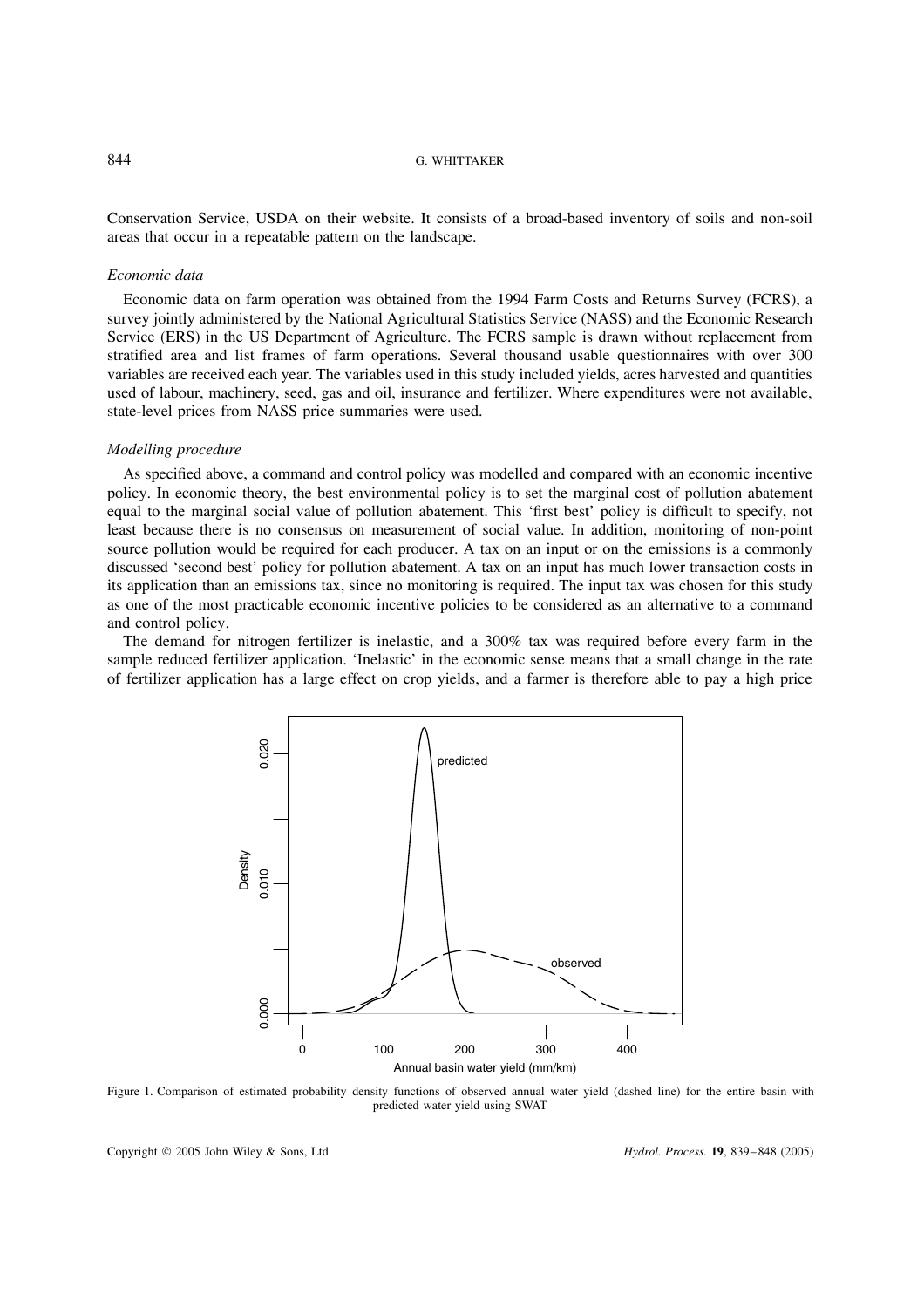### SWAT IN POLICY EVALUATION 845

to keep yields up. The observation of inelastic demand is consistent with groundwater studies cited above, where the minimum nitrogen tax considered was 100%. The command and control policy analysed was a 25% reduction in nitrogen fertilizer enforced on each producer. The input tax policy was a 300% tax on nitrogen fertilizer. These policies are approximately equivalent in that this level of taxation on nitrogen fertilizer resulted in an approximately 25% reduction in total nitrogen fertilizer application. The policy difference is that under the tax plan a producer may continue to fertilize at any level which maximizes profit, while there is no choice of the level of fertilizer application under the command and control policy.

The DEA model was specified and solved using the generalized algebraic modelling system (Brooke *et al*., 1998), and the physical modelling was done with SWAT version 98 $\cdot$ 2 under the Solaris operating system. Three separate runs of the combined models were required. The first established a basis for comparison by calculating the maximum profit and the environmental effects of production with no restriction on nitrogen fertilizer application. The second was an implementation of Equations (3), the command and control policy. The third implemented the green tax on an input, Equation (4).

### RESULTS AND DISCUSSION

No calibration of SWAT for the study was carried out. The most basic calibration of SWAT adjusts the predicted annual water yields to approximate observed water yields. In order to check if SWAT predicted the water yield without calibration, the observed annual water yield at the mouth of the watershed was compared



Figure 2. Variation and level of mineral nitrogen reaching the mouth of 8-digit hydrologic cataloguing units in the study area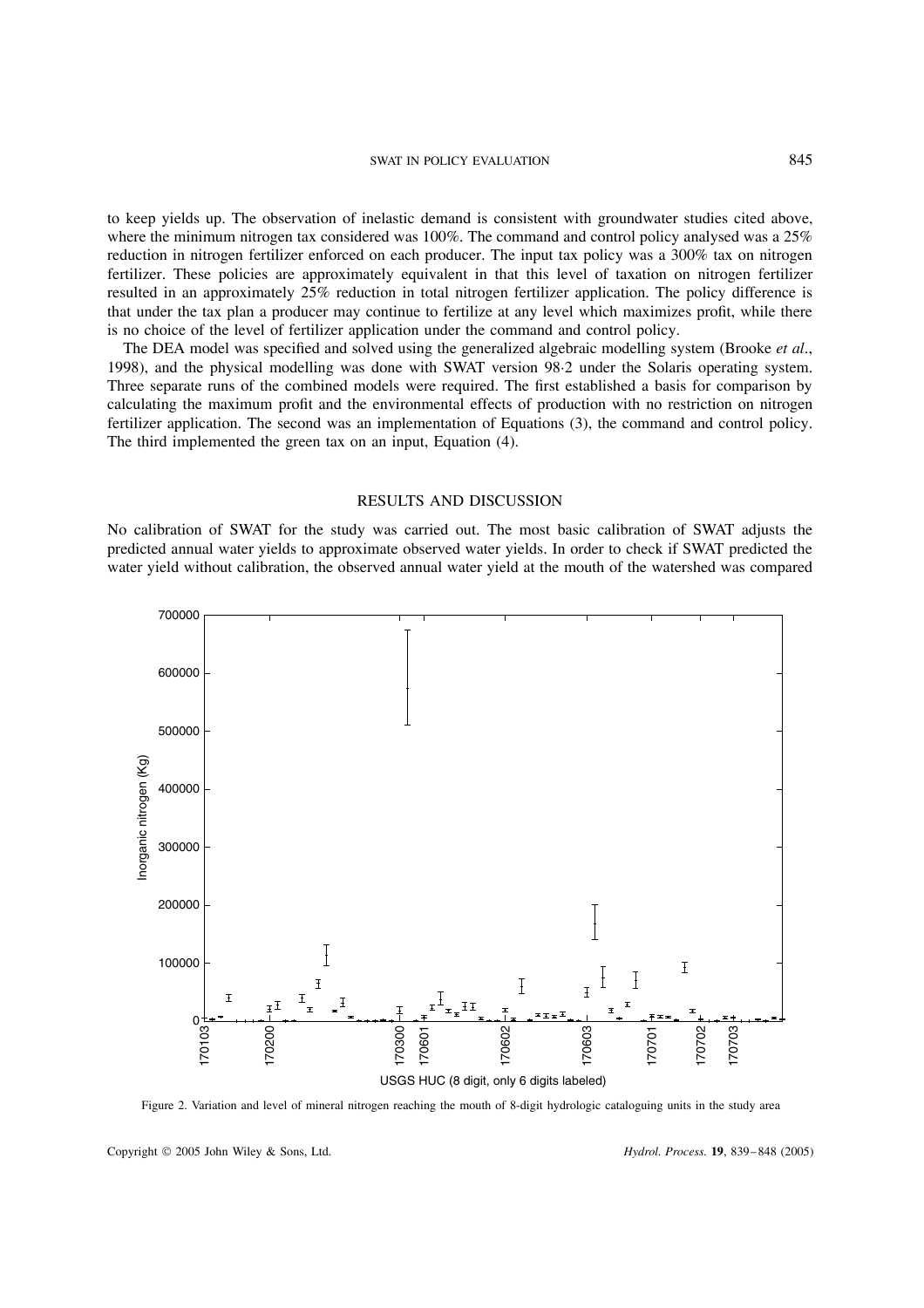

Figure 3. Ratio of environmental efficiency of a tax incentive policy to a command and control policy for reduction of non-point pollution from nitrogen fertilizer

with predictions from SWAT. The observed water yield was calculated from daily mean flow data collected by the USGS at the Columbia River at The Dalles, OR (USGS 14105700), the Columbia River at the International Boundary (USGS 12399500), the Snake River at Hells Canyon dam, ID–OR state line (USGS 13290450), and the Okanogan River at Oroville, WA (USGS 12439500). The probability density function of the observed water yield was calculated from the distribution of average daily flows (1965–1999) at USGS 14105700 less the flows at USGS 12399500, USGS 13290450 and USGS 12439500. Estimates of the probability density functions of observed and predicted values were calculated using a kernel density estimator (Scott, 1992), and are shown in Figure 1. Confidence intervals for the difference in means of the observed and predicted water yields were calculated using the bootstrap-t approach with 1000 draws (Efron and Tibshirani, 1993). The observed difference in means, 72 mm, is within the 95% confidence intervals of 74 $\cdot$ 2 and 48 $\cdot$ 6. Although the null hypothesis of equality of means cannot be rejected, the variances and shape of the distribution of the predicted and observed water yields are clearly different. This calculation leads to the conclusion that the mean values of a number of SWAT runs will adequately model water yield in the basin, but the variance will be underestimated.

There is a very large amount of information produced by the combination of models specified above. The DEA model results include the optimal level of all inputs, outputs and profit, while the SWAT model produces values for dozens of physical values at the watershed level. For the policy study discussed here,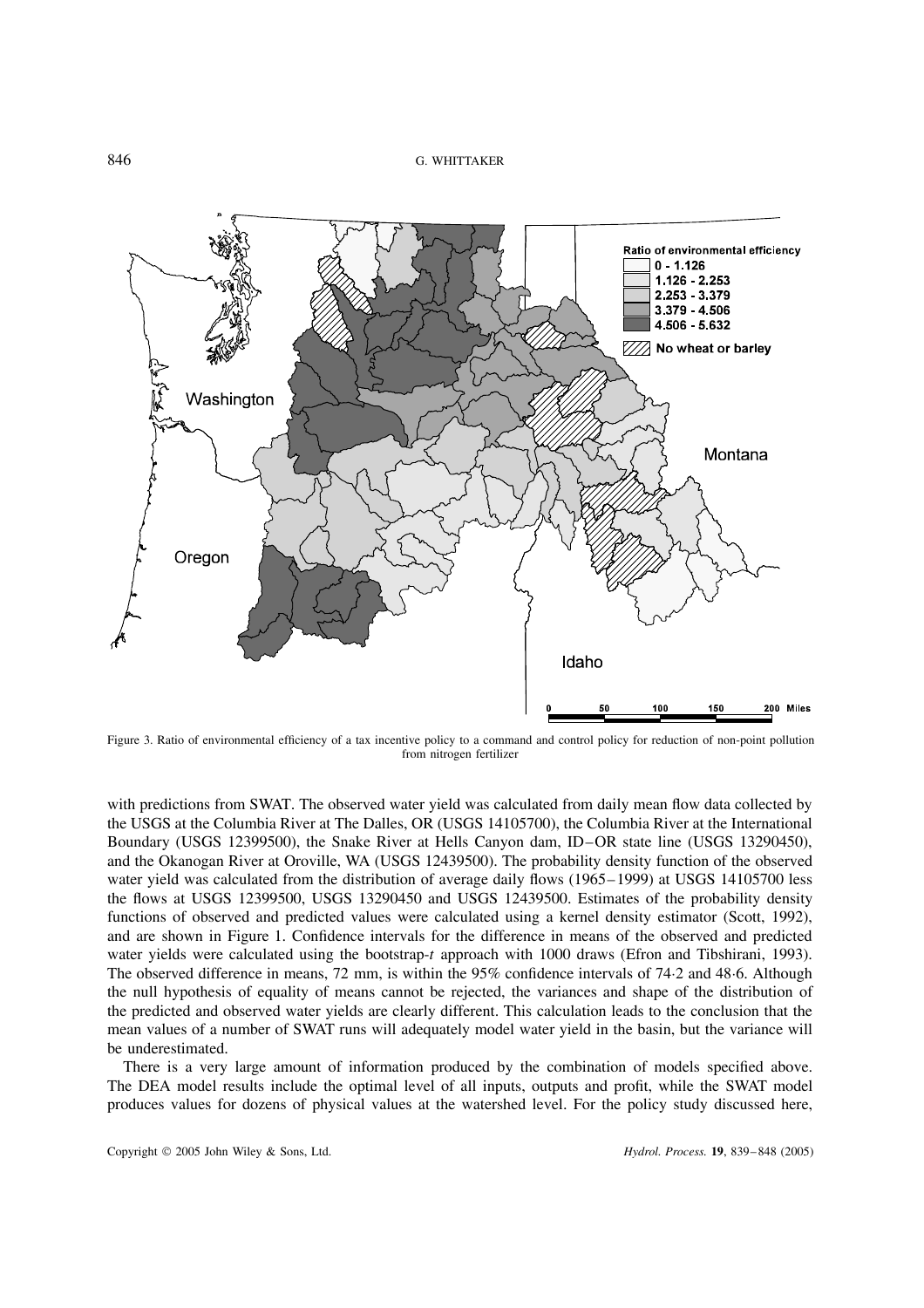only the maximum profits, optimum level of fertilizer application, and level of inorganic nitrogen transported by surface water reaching the mouth of the watershed (*NSURQ*) were required.

The DEA model is deterministic, and so variation is not calculated for the values which result from the optimization solution. For this reason, variation of maximum profit and the optimal level of fertilizer application are not available. The variation of *NSURQ* can be estimated from multiple SWAT runs. For this purpose, 20 SWAT runs using historical weather provided the data, and confidence intervals for *NSURQ* were estimated for each sub-basin using the bootstrap-t approach with 1000 draws (Efron and Tibshirani, 1993). Error bars at the 95% confidence interval about the mean for each subwatershed (USGS 8-digit HUCs) are displayed in Figure 2. The mode of each distribution was used in the policy comparison.

To compare policies, a measure of environmental efficiency of a given policy was defined as the change in profit divided by the change in *NSURQ*. This measure gives the dollar amount that a producer has to give up to reduce the amount of N released into a reach by 1 kg/ha. To visualize the result, the ratio of environmental efficiency of the tax policy to the command and control policy was calculated for each watershed in the study area (Figure 3).

The main result of the comparison of a command and control policy with a tax incentive policy is that the tax incentive policy is generally more efficient in achieving reduction of emissions. While the command and control policy provides approximately the same result in a few watersheds, it is more costly in the large majority of watersheds: up to 5Ð6 times the cost of the tax incentive policy in some regions. This result is consistent with theoretical analysis and actual observation of tax incentive policy (Brännland and Gren, 1999).

Figure 3 shows clearly that the environmental policies examined here must be specified at the watershed level. The effect of each policy is highly variable across watersheds. A decision-maker would have to take account of this variation in designing an efficient policy mechanism for environmental remediation.

### **CONCLUSION**

The combination of SWAT and DEA models gives results that indicate if a policy should be specified at the watershed level or whether a single policy is efficient. The method presented also enables estimates of the financial and environmental effects of alternative policies. A direct link between SWAT and an economic model provides a great deal more information than either model alone. The combination of SWAT with an economic model is very useful, and offers a large scope for environmental policy analysis.

#### REFERENCES

Arnold JG, Williams JR, Srinivasan R, King KW. 1994. *SWAT: Soil and water assessment tool*. USDA, ARS: Temple, TX.

Brännland R, Gren I (eds). 1999. *Green Taxes: Economic Theory and Empirical Evidence from Scandinavia*. MPG Books: Bodmin, UK.

Brooke A, Kendrick D, Meeraus A, Raman R. 1998. *GAMS: A User's Guide*. GAMS Development Corporation: Washington, DC.

Efron B, Tibshirani R. 1993. *An Introduction to the Bootstrap*. Chapman and Hall: New York.

Fare R, Grosskopf S, Lovell CAK. 1985. The Measurement of Efficiency of Production. Kluwer-Nijhoff: Boston.

Fare R, Grosskopf S, Lovell CAK. 1994. *Production Frontiers*. Cambridge University Press: Cambridge, UK.

Huang WY, Shank D, Hewitt TI. 1996. On-farm costs of reducing residual nitrogen on cropland vulnerable to nitrate leaching. *Review of Agricultural Economics* **18**: 325– 339.

Johnson SL, Adams RM, Perry GM. 1991. The on-farm costs of reducing groundwater pollution. *American Journal of Agricultural Economics* **73**: 1063– 1073.

Larson DM, Helfand GE, House BW. 1996. Second-best tax policies to reduce non-point source pollution. *American Journal of Agricultural Economics* **78**: 1108– 1117.

Mapp HP, Bernardo DJ, Sabbagh GJ, Geleta S, Watkins KB. 1994. Economic and environmental impacts of limiting nitrogen use to protect water quality: a stochastic regional analysis. *American Journal of Agricultural Economics* **76**: 889– 903.

McCarl BA, Dillon CR, Keplinger KO, Williams RL. 1999. Limiting pumping from the Edwards Aquifer: an economic investigation of proposals, water markets, and spring flow guarantees. *Water Resources Research* **35**: 1257– 1268.

Nietsch SL, Arnold JG, Kiniry JR, Williams JR. 2001a. *SWAT: Soil and water assessment tool theoretical documentation*. USDA, ARS: Temple, TX.

Nietsch SL, Arnold JG, Kiniry JR, Williams JR. 2001b. *SWAT: Soil and water assessment tool user's manual*. USDA, ARS: Temple, TX.